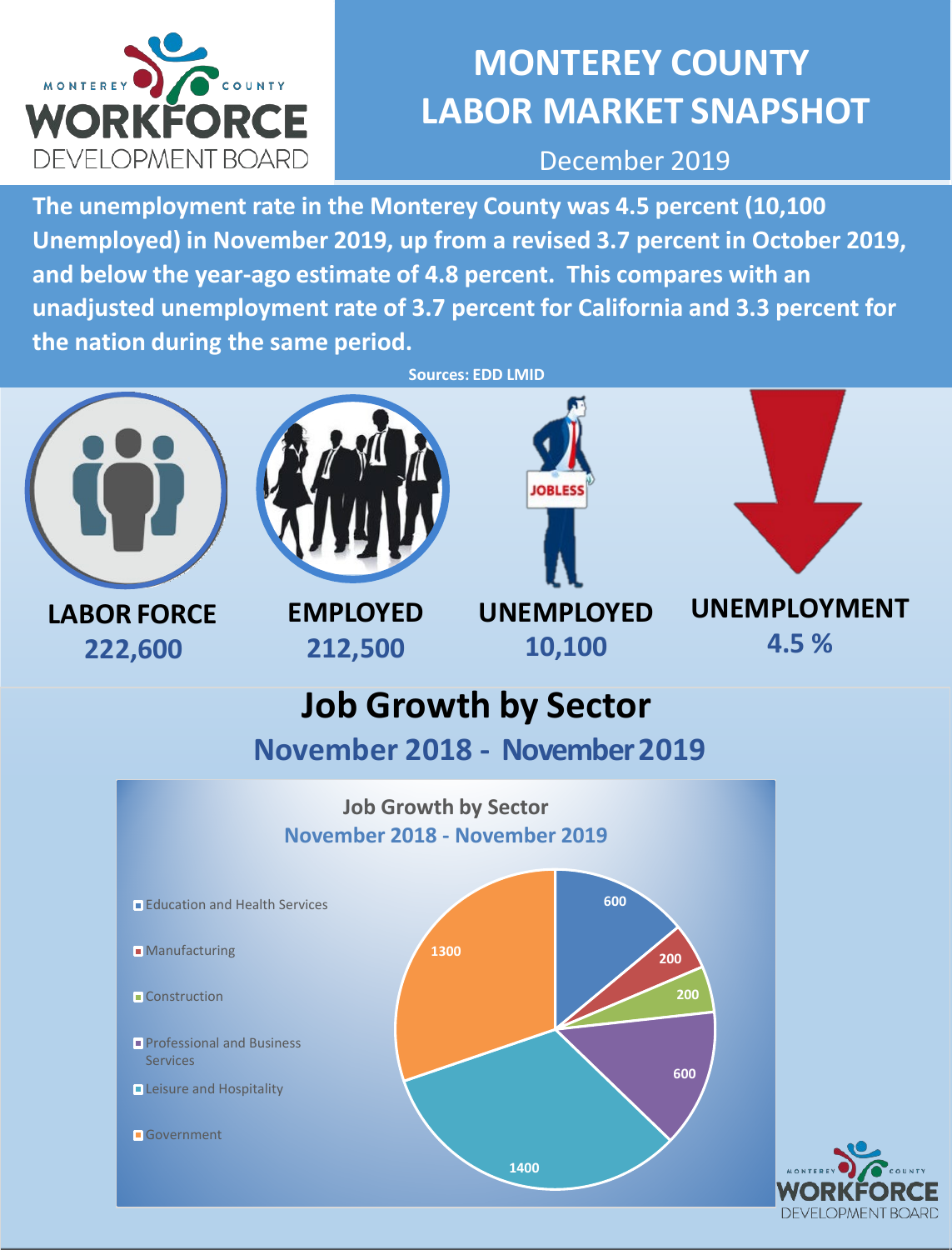# **MONTEREY COUNTY LABOR MARKET SNAPSHOT Sector Growth Report November 2018 – November 2019**



# November 2019 Job Postings Salinas MSA

### **Employers with Most Job Ads** | Occupations with Most Job Ads

- Memorial Health 146
- Macys 124
- Allied Universal 109
- Lone Cypress Company 106
- Hyatt 104
- Community Hosp. of Monterey Peninsula - 96
- State of California 79
- Salinas City Elementary 71
- California State University System-70
- Joie de Vivre Carmel Valley Ranch 64

EDD Labor Market Information, Help Wanted On-line 12/2019

- Retail Salespersons 279
- First-Line Supervisors of Retail -172
- Registered Nurses 145
- Security Guards 191
- First-Line Supervisors of Food Workers 136
- Maintenance and Repair Workers 93
- First-Line Supervisor of Office & Admin 93
- Waiters & Waitresses 85
- Customer Service Representative 83